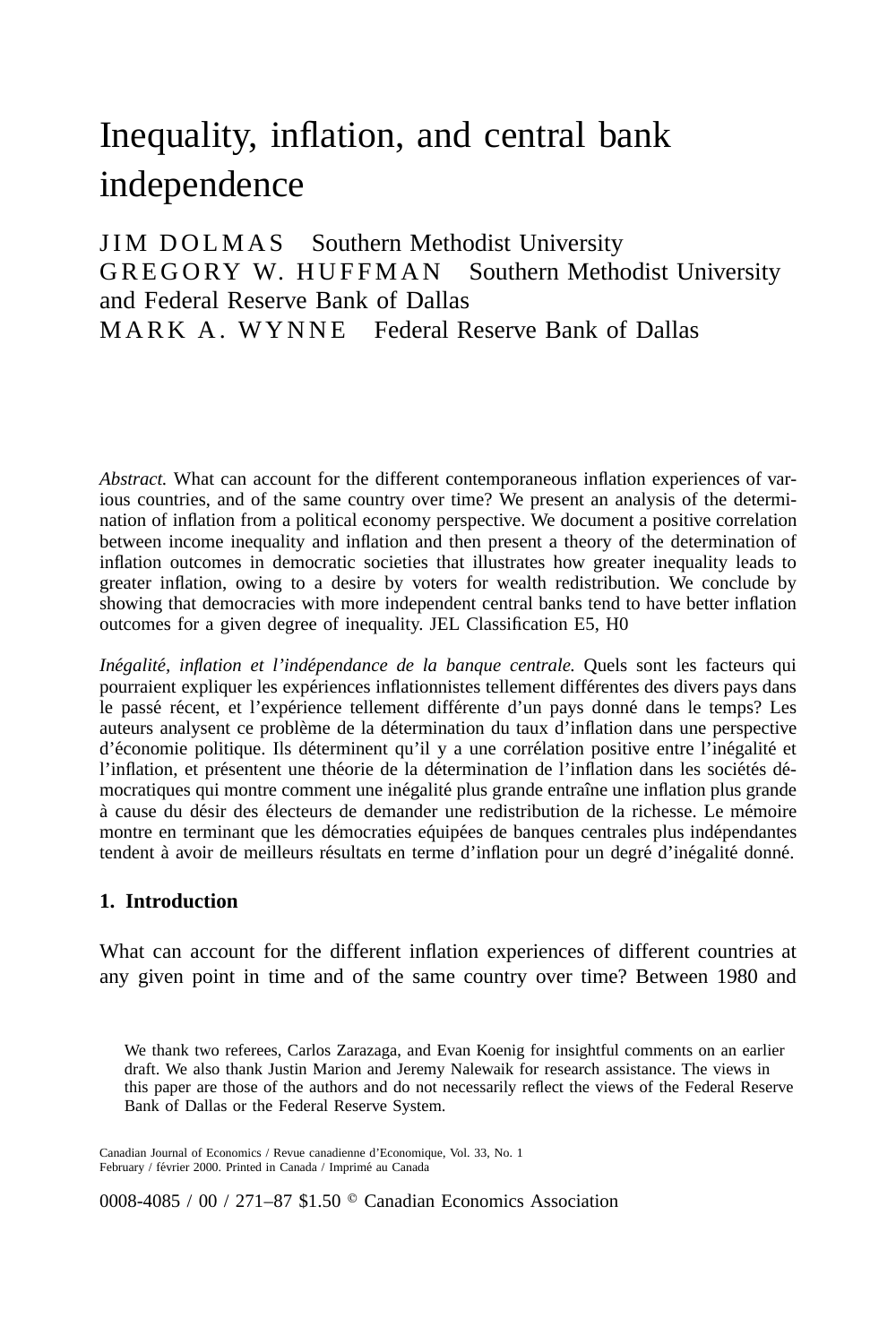1990, the average annual rate of inflation worldwide ranged from a low of  $-2.7$ per cent in Kuwait to a high of 432.3 per cent in Nicaragua (*World Development Report 1992,* table 1). Since 1960, inflation in the United States has varied between a low of 0.7 per cent in 1961 to a high of 13.3 per cent in 1979. (*Economic Report of the President 1994,* table B-62). Both economic theory and experience tell us that the primary determinant of inflation is the rate of growth of the money stock relative to the demand for money. Thus, the inflation rate is determined solely by the policies pursued by a country's central bank or monetary authority. But this raises the question of what it is that determines the policies pursued by central banks. Why does one country's central bank consistently pursue a policy that produces low inflation, while another country's bank pursues a policy that generates relatively high inflation? Why does the same central bank generate widely different inflation rates at different times?

While there is undoubtedly a myriad of factors that underlie the process whereby decisions are made about how high (or low) the inflation rate should be, in this article we will explore the relationship between income inequality and inflation. We will start by showing that there is an empirical link between these two factors: countries with a high degree of income or wealth inequality also tend to have high inflation rates. Although it would be incorrect to infer that there is a direct link between these two factors, we will show that the political mechanism, operating through the conduct of monetary policy (as determined by the operation of the central bank), can generate a causal link from income inequality to redistribution policies that ultimately result in inflation.

It is by now well established that there is a significant relationship between the average inflation rates of various countries and the degree of independence of their central banks. In particular, countries with more independent central banks typically experience lower average rates of inflation, whereas countries with central banks that are more subject to direct political control tend to experience higher rates of inflation. The reason for this is fairly obvious. If the institution charged with the conduct of monetary policy is not subject to political pressure, it can concentrate solely on the pursuit of goals such as price stability. The growing appreciation on the part of politicians of all stripes of the importance of an independent central bank has led in recent years to several countries' granting their central banks greater autonomy from the executive and legislative branches of government and mandating the pursuit of price stability as the sole goal of monetary policy. The pioneers in this regard were New Zealand and Canada, followed by France and most recently by the United Kingdom. The recently established European Central Bank (or, more properly, the European System of Central Banks) will enjoy a degree of independence that is unprecedented, and it is also charged with the pursuit of price stability in the eleven-nation euro area as its primary objective.

There is a large literature evaluating the impact of independent central banks on economic performance. Banaian, Laney, and Willett (1983), Bade and Parkin (1992), as well as Cukierman et al. (1993), among others, study the impact of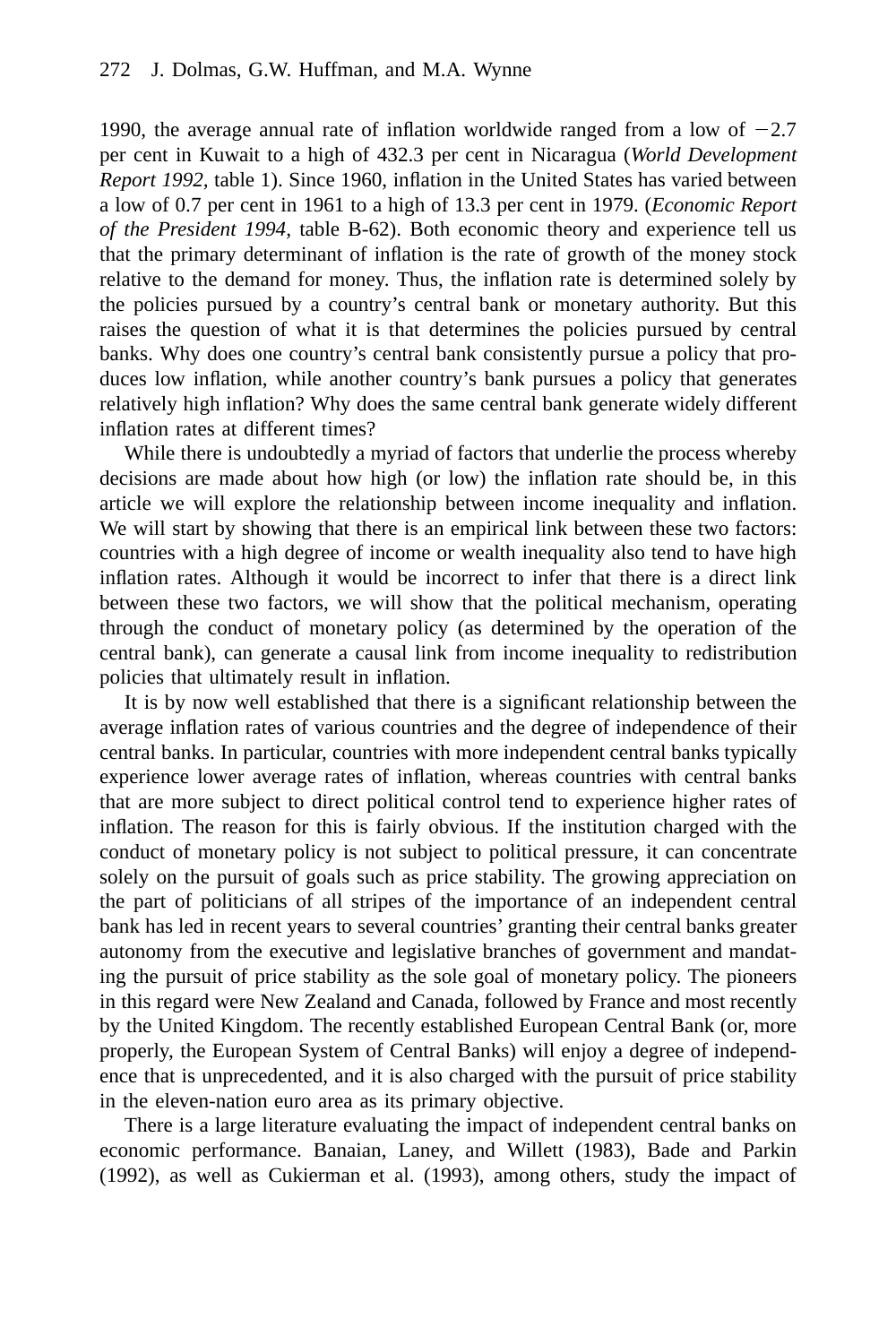central bank independence on price stability, while attempting to hold fixed other subjective features. They find a negative relationship between independence and inflation: more independence is typically associated with lower inflation. Alesina and Summers (1993) further confirm the negative relationship between independence and inflation and show that the superior inflation performance of countries with independent central banks does not come at a cost of worse performance in terms of real economic activity, whether measured by the growth rate of real GDP, the variability of real interest rates, or the unemployment rate. However, one question this literature leaves unanswered is: Given the institutional relationship between the central bank and the central government, why is it that we still see remarkable differences in inflation outcomes across countries? Alesina and Summers (1993) show that there tend to be greater differences in inflation outcomes across countries for a given degree of central bank independence the less independent is the central bank. This naturally begs the question of what gives rise to these differences.

To date there are relatively few general equilibrium models that attempt to explain why different economies would generate such widely different inflation outcomes.1 Huffman (1997) is a notable exception. He studies an environment in which the inflation rate is determined by a political process in which individual agents vote on the desired inflation rate. He shows that under such an institutional arrangement, both the average rate of inflation and fluctuations in the inflation rate are higher than they otherwise might be. This institutional arrangement might be considered to be an extreme case of no central bank independence.

In this article we construct a dynamic general equilibrium model in which agents are heterogeneous in terms of their wealth levels and consequently prefer different rates of inflation. Following conventional practice in the political economy literature, we assume that in equilibrium the median voter determines the rate at which the money supply increases and, consequently, the rate of inflation. We show that greater income (or wealth) inequality in conjunction with a particular political mechanism can lead to higher rates of inflation. Finally, it is shown that if inequality is sufficiently large, the resulting rate of inflation may be higher than that which maximizes seignorage revenue.

Our model suggests that greater wealth or income inequality may lead to greater pressure on the monetary and fiscal authorities to print money to finance government expenditure programs. This leads us naturally to the question of whether countries with more independent central banks (greater separation of the monetary from the fiscal authority) are better able to resist pressure of this kind. We reexamine the inflation-inequality relationship, taking account of the degree of separation between the fiscal and monetary authorities by using some recently constructed measures of central bank independence prepared by Cukierman, Webb,

<sup>1</sup> In a recent study Beetsma and van der Ploeg (1996) examine the same inequality-inflation nexus that is the focus of this paper, but they do so in the context of a partial equilibrium model.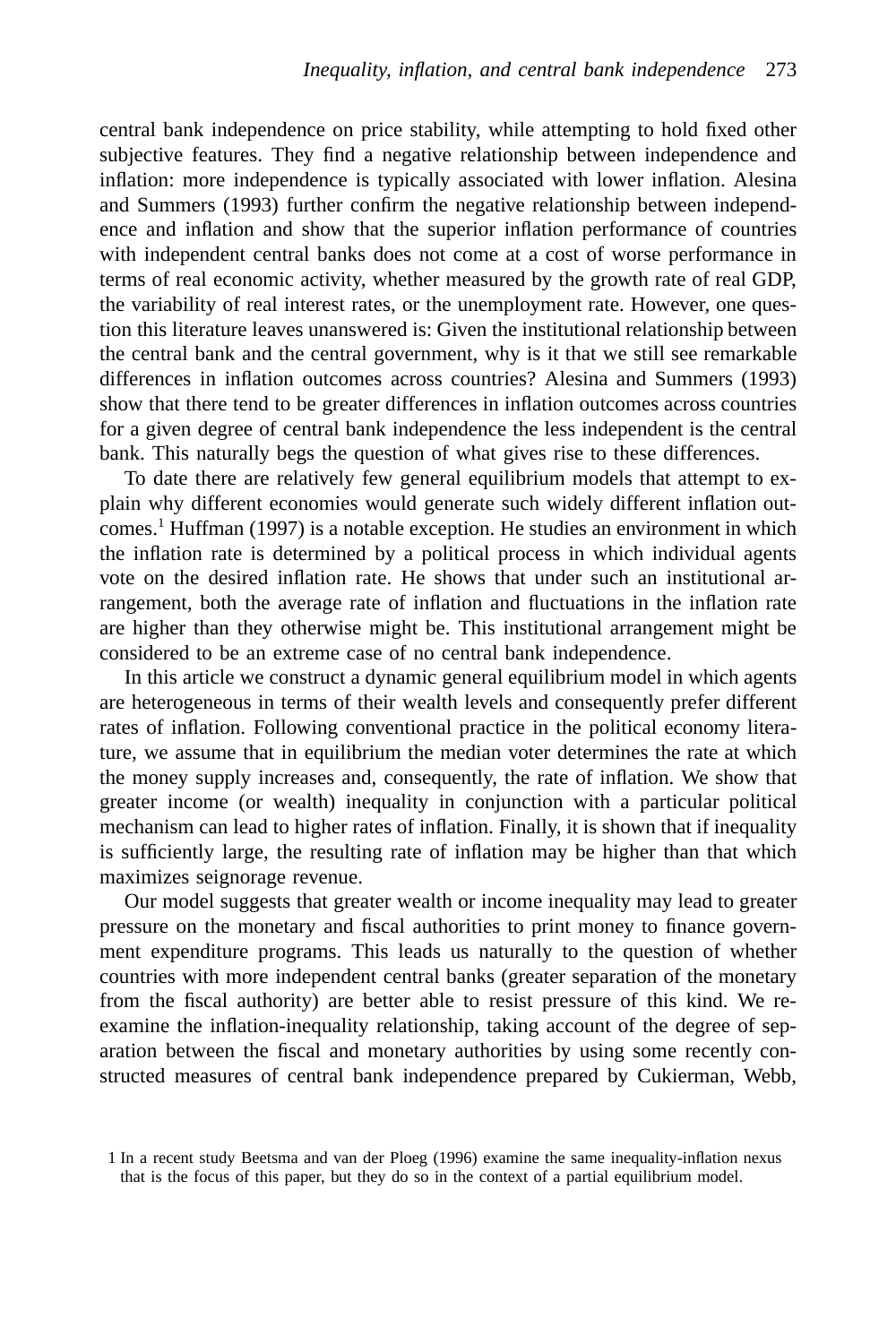and Neyapti (1992), and we show that greater central bank independence seems to alleviate the pressure to create more rapid inflation that comes from greater income inequality in a democratic society.

# **2. Inflation and inequality**

There are two empirical strategies for studying the determination of inflation. The first is to examine the pattern of inflation in a single country over a long period of time. Over periods of time as long as fifty or a hundred years there may be sufficient variation in institutional arrangements and inflation outcomes to allow meaningful tests of different theories of the determinants of inflation. The second is to compare the experiences of a number of different countries over a shorter time period. The idea here is to use the differences in institutional arrangements across countries to shed light on the political determinants of inflation outcomes. We choose to follow the second course of action here, primarily because of data constraints. Our empirical strategy involved the construction of a data set consisting of observations on the degree of income or wealth inequality within a country and its inflation experience over the past forty years or so. The data on inequality were drawn from Deininger and Squire (1996), who construct a high-quality data set on income inequality for a large number of countries. The data on inflation were drawn from the *International Financial Statistics* published by the IMF.2

In table 1 we report some simple regressions that illustrate the strength of the inequality-inflation correlation.3 We look at two different measures of income inequality. The first is the Gini coefficient of the distribution, which is formally defined as  $G = 1 - 2 \int_0^1 L(y) dy$ , where  $L(y)$  is the Lorenz curve of the income distribution. The Lorenz curve plots the cumulative percentage of income earned by the bottom *y*-per cent of the population. If everyone earned the same income, the Lorenz curve would be a 45-degree line, and the Gini coefficient would be zero. As the distribution of income becomes more unequal, the Gini coefficient increases and is bounded above by 1. The second measure we look at is the difference between the proportion of income accruing to households in the top quintile of the income distribution, minus the proportion accruing to households in the bottom quintile.

The first two rows of the table show that regardless of which measure of inequality we use, there is a statistically significant relationship between inequality at the beginning of a decade and inflation over the course of the decade for the

<sup>2</sup> The full sample for the inequality data is described in the data appendix. The measure of inequality that is used is that which is closest to the decade for which the inflation rate is available. For example, a single observation for a country may imply a data point corresponding to income inequality in 1980 and the inflation rate throughout the decade of the 1980s.

<sup>3</sup> These and subsequent regressions are conducted using OLS. However, the standard errors for all these regressions and the significance levels of the parameter estimates reflect calculations done using White's (1980) method to correct for heteroscedasticity. This correction leads to slightly different estimates of these standard errors.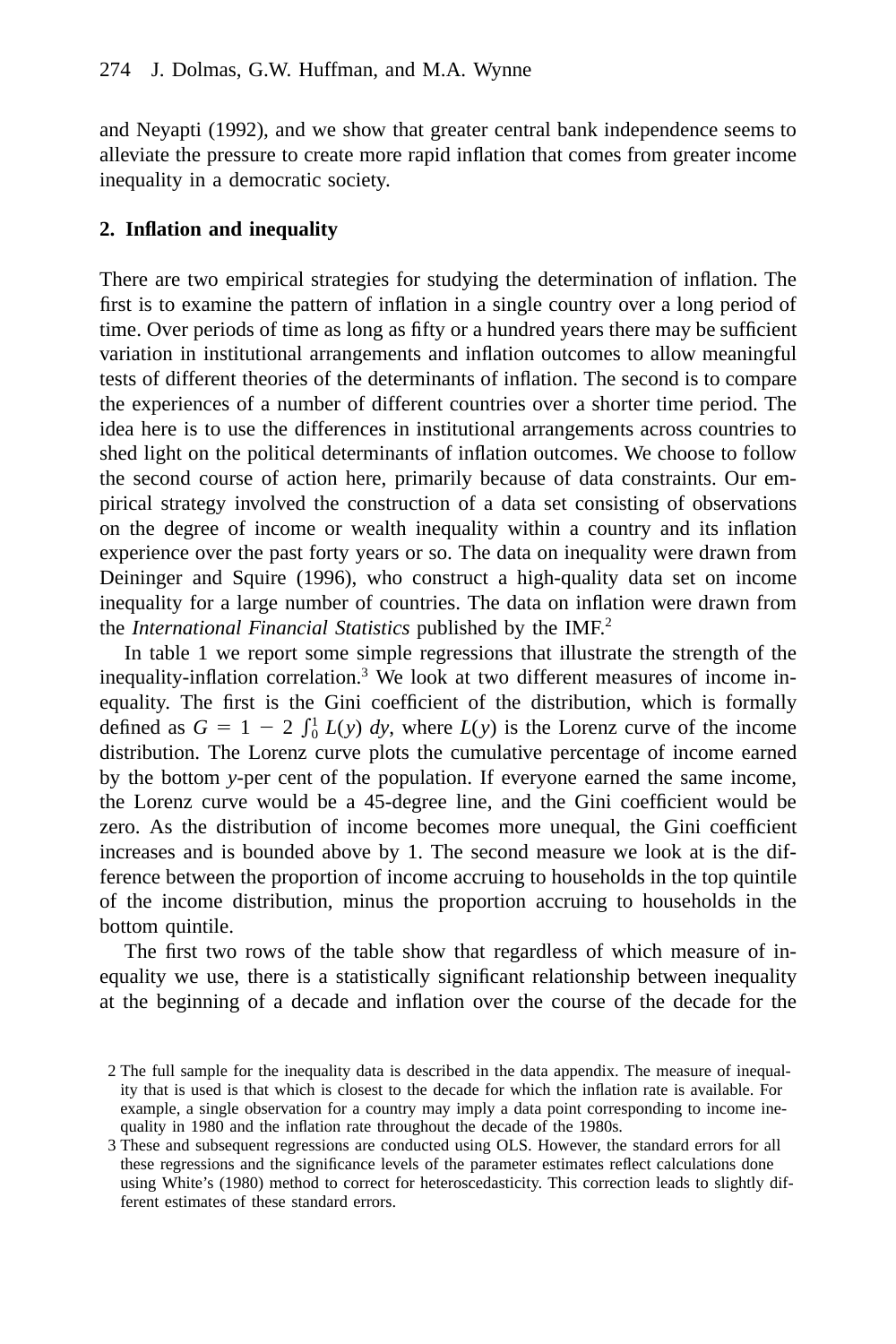| TABLE 1<br>Inflation and inequality |                      |                            |     |                  |  |  |  |
|-------------------------------------|----------------------|----------------------------|-----|------------------|--|--|--|
| Intercept                           | Gini                 | Top $20\%$ –<br>Bottom 20% | N   | $\overline{R}^2$ |  |  |  |
| All countries                       |                      |                            |     |                  |  |  |  |
| $1.159***$<br>(0.380)               | $0.025**$<br>(0.011) |                            | 101 | 0.07             |  |  |  |
| $0.984**$<br>(0.402)                |                      | $0.029***$<br>(0.011)      | 84  | 0.10             |  |  |  |
| Democracies                         |                      |                            |     |                  |  |  |  |
| $1.180***$<br>(0.457)               | $0.024*$<br>(0.014)  |                            | 56  | 0.05             |  |  |  |
| $0.908*$<br>(0.542)                 |                      | $0.031*$<br>(0.016)        | 48  | 0.09             |  |  |  |
| Non-democracies                     |                      |                            |     |                  |  |  |  |
| 1.238*<br>(0.686)                   | 0.024<br>(0.018)     |                            | 45  | 0.04             |  |  |  |
| 1.102<br>(0.676)                    |                      | 0.026<br>(0.017)           | 36  | 0.05             |  |  |  |

NOTES: \* Denotes significance at the 10 per cent level; \*\* denotes significance at the 5 per cent level; \*\*\* denotes significance at the 1 per cent level. Heteroscedastic-consistent standard errors in parentheses. *N* denotes the number of observations included in the regression. The dependent variable in each case is the log of the average annual inflation rate, since there is some evidence of a non-linear relationship between the average annual inflation rate and the measures of inequality that we employ.

SOURCE: Author's calculations

countries in our sample. We then investigated whether this relationship depends at all on whether the countries in question are democracies or non-democracies.4 The bottom four rows of the table show that while there is a relationship between inequality and inflation in democracies, the same is not true of non-democracies. For democracies, the degree of income inequality is capable of accounting for as much as one-tenth of the difference in the inflation experiences of these countries. Furthermore, the fact that the relationship is stronger in democracies reinforces the suspicion that the direction of causality might be from inequality to inflation rather than the other way around.

<sup>4</sup> The classification of countries as democracies or non-democracies is drawn from appendix 1 of Alesina and Rodrik (1994). A country is classified as a democracy if it has at least two political parties and has regular general elections. This classification is also used by Beetsma and van der Ploeg (1996).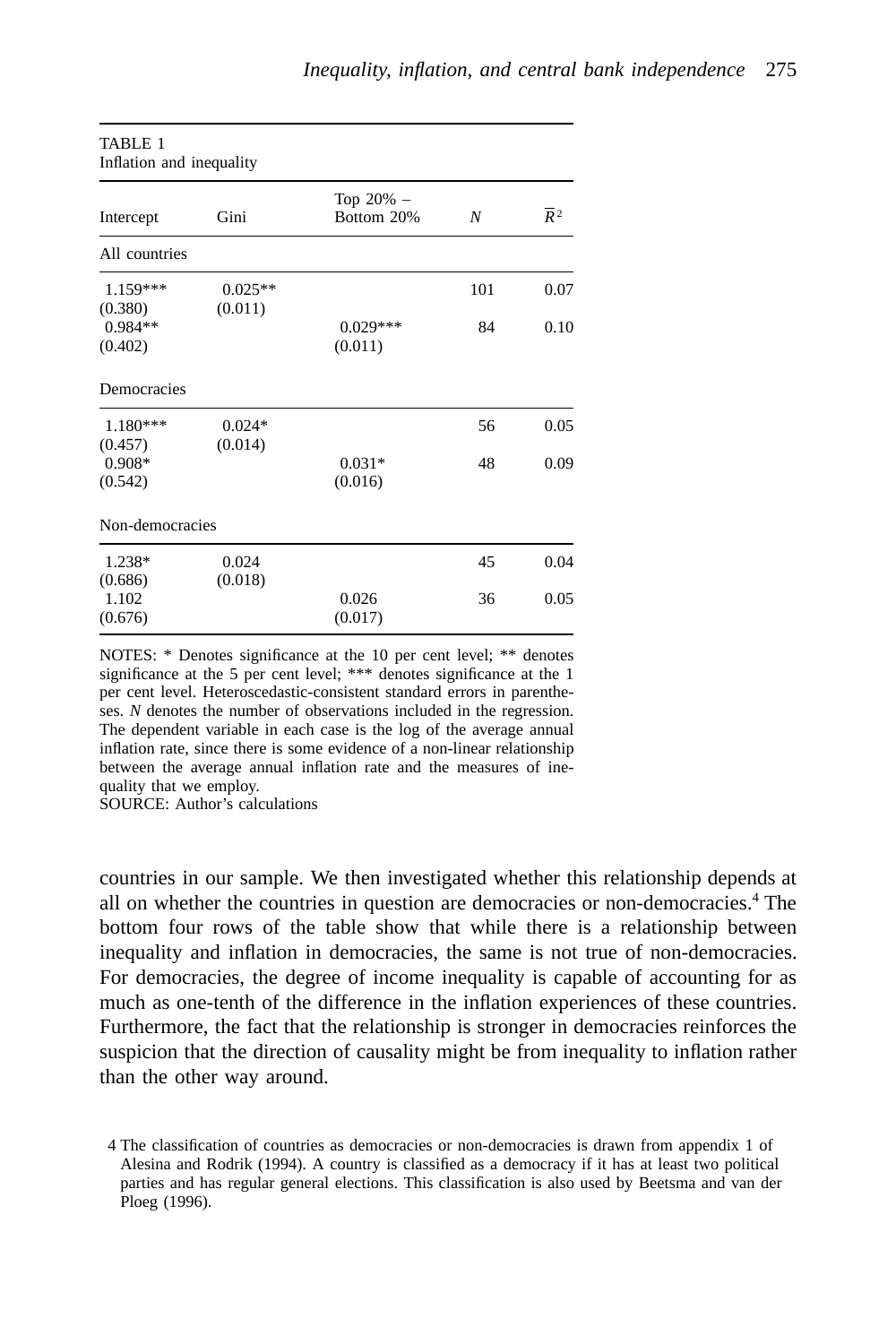This simple statistical analysis is at least suggestive of a relationship between inequality and inflation, and it is to the formal modelling of this relationship that we now turn.

## **3. A Model of inequality, voting, and inflation**

Consider an economy in which time is discrete and is indexed by  $t = 1,2,3...$  In each period a new generation is born, and the individual members of each generation live for two periods. Each individual is endowed with some finite amount of a homogeneous consumption good in the first period of his life and with nothing in the second period. This endowment is idiosyncratic among the members of the agent's generation, in that it is determined by a probability distribution that will be denoted by  $\mu(\cdot)$ . We will periodically refer to this endowment as income, and the fact that it varies in size across members of a generation is the source of income inequality.5

Each agent has preferences defined over consumption in the two periods of his life. We assume that these preferences are described by the following utility function:

$$
u(c_1, c_2) = \log(c_1) + \log(c_2), \tag{1}
$$

where  $c_1$  denotes consumption in the first period of life, and  $c_2$  denotes consumption in the second period. Thus, agents want to consume in both periods of their lives, but they possess the consumption good only in the first period. These preferences over consumption are identical for all individuals. Hence, any differences on the part of individuals (as voters) in terms of their preferences for different government policies will not be due to differences in their fundamental or primitive preferences.

Agents in this economy are able to consume in the second period of their life (when they have no endowment) because of the existence of an asset that can be traded. This asset is fiat money. Agents 'purchase' money when young (by selling part of their initial endowment) and hold it until they are old. They use their holdings of fiat money in the second period of their life to purchase some of the consumption good.

We will also assume that agents receive a transfer payment from the government in the second period of their life, which will be labelled  $\tau$ <sup>6</sup> Therefore, the agent's budget constraints take the following forms:

$$
c_1 = y - m \tag{2}
$$

$$
c_2 = mR + \tau. \tag{3}
$$

Here, *m* represents the real value of currency holdings for an agent who

<sup>5</sup> Thus we do not consider income inequality that is 'endogenously' determined by different individuals' decisions about how hard to work or how much capital (physical or human) to accumulate.

<sup>6</sup> One could alternatively think of this as some public good which appears additively in the utility function of the agents.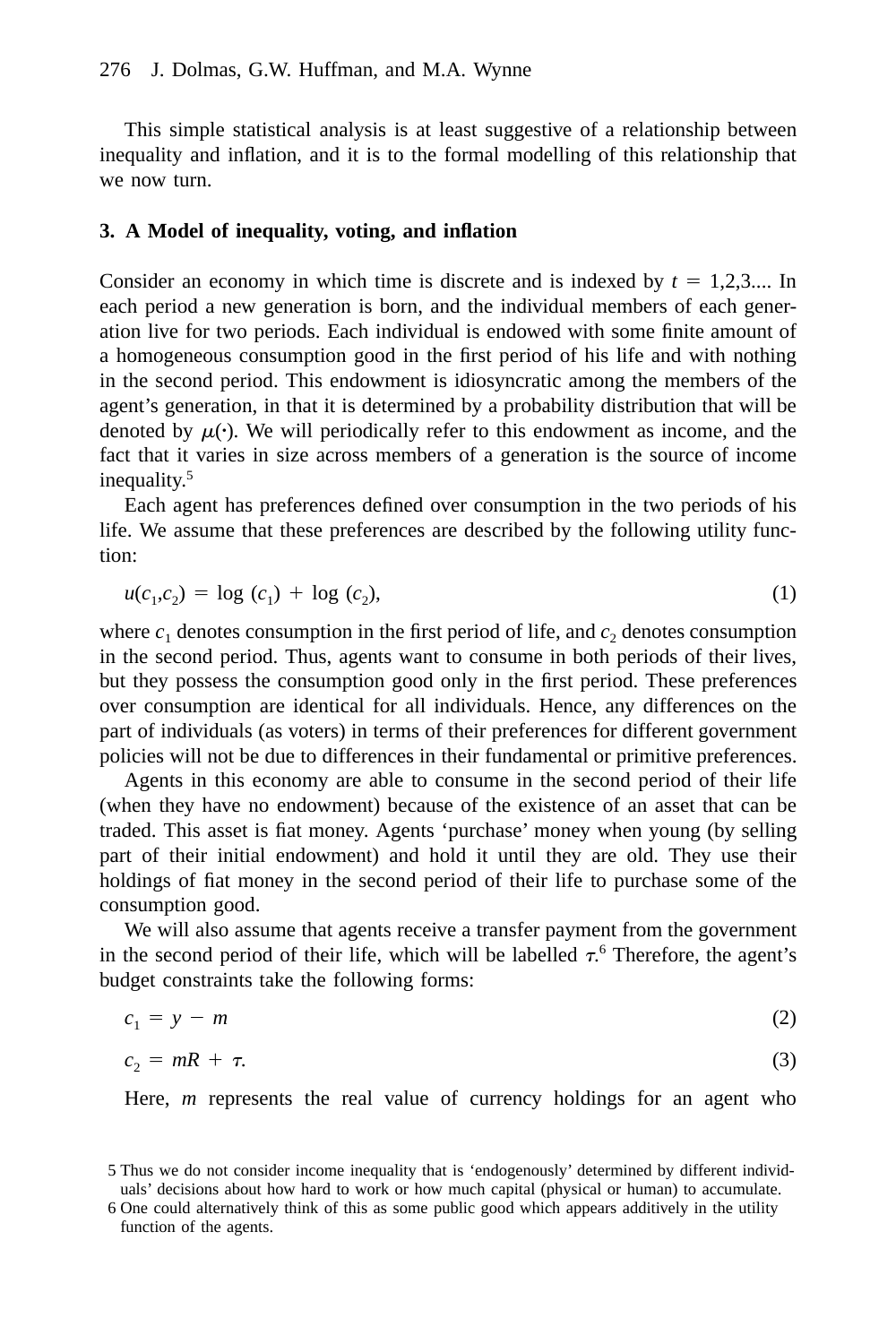possesses an endowment *y*, and *R* represents the real rate of return to holding fiat money. Additionally, the net rate of inflation can then be written as  $\pi$  =  $(1/R) - 1$ .

Agents form a plan for consumption and fiat money holdings by choosing values of  $c_1$ ,  $c_2$ , and *m* to maximize (1) subject to (2) and (3). Straightforward substitution allows us to reformulate the agents problem as one of choosing a value for *m*. The solution to this optimization problem can then be written as

$$
m = \frac{y}{2} - \frac{\tau}{2R}.\tag{4}
$$

This relationship is more appropriately considered a savings function rather than a money demand function. Under the savings function interpretation, it has the usual properties that savings are positively related to income and real interest rates and negatively related to government transfers.

What remains is to specify how the government policies are determined. In particular, we assume that at the beginning of each period *t*, before consumption has taken place, the young agents vote on the desired inflation rate that will prevail from period *t* to period  $t + 1$ .<sup>7</sup> The increase in the money stock needed to implement the chosen policy is generated through lump-sum transfers of currency of the same amount to all old agents in period  $t + 1$  – the same agents who, when young, voted to determine this policy during the previous period. Of course, this results in a relationship between the level of the lump-sum transfer  $\tau$ , the level of the inflation rate, and the amount of aggregate real money holdings. Let  $M$ , denote the stock of nominal money balances outstanding at the end of period *t*. If we assume that the money stock grows at a constant rate each period, then

$$
M_t = (1 + \pi)M_{t-1}
$$

or

$$
M_t - M_{t-1} = \pi M_{t-1} = \left(\frac{\pi}{1+\pi}\right) M_t.
$$

We are assuming that the only activity undertaken by the government in this economy is making transfer payments to the old, and that all of these transfer payments are financed by money creation. Thus, the government's budget constraint (in nominal terms) is simply

<sup>7</sup> Since the utility of the existing old generation at date *t* does not depend on the rate of inflation from  $t$  to  $t + 1$ , our assumption that only the current young vote is not a restrictive one; the current old are indifferent as to the voting outcome. If, instead, we had let the voting take place at the end of the period after any purchases had taken place – and young agents' money-holdings decided on – then this would be an entirely uninteresting problem since inflation then acts as capital levy on (fixed) money balances. In the assumed timing arrangement, the voting outcome amounts to a decision to transfer wealth *within* a given generation, rather than *between* generations.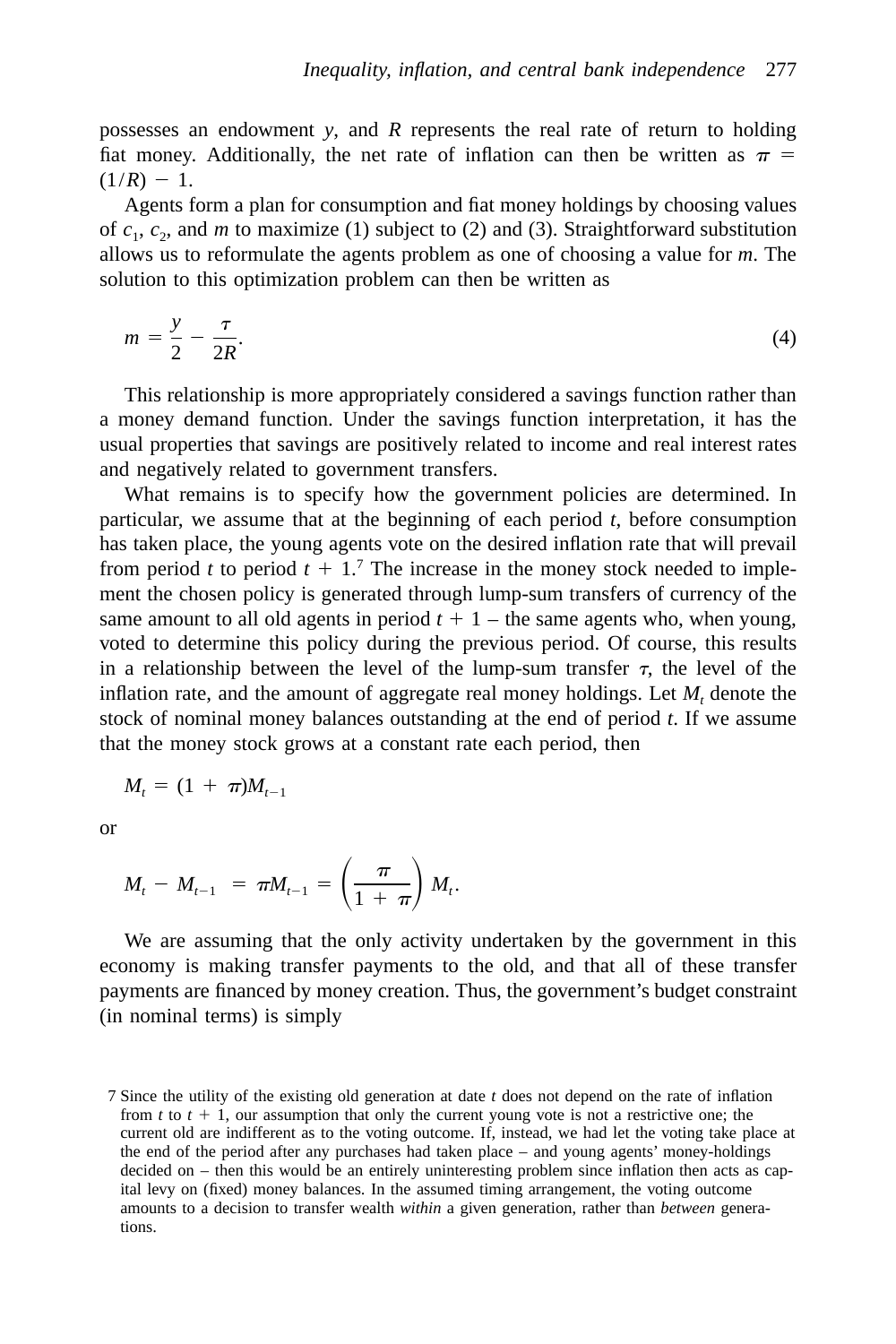$T_t = M_t - M_{t-1},$ 

where  $T<sub>c</sub>$  denotes the dollar value of transfer payments made during period  $t<sub>c</sub>$ . Substituting for the growth of the money stock during the period using the expression above, dividing by the price level to put everything in real terms, and dropping time subscripts, we obtain

$$
\tau = \left(\frac{\pi}{1+\pi}\right)\overline{m} = (1-R)\overline{m},
$$

where  $\overline{m}$  is the average quantity of money held by agents. From the agents' savings functions, as given in equation (4), we have that

$$
\overline{m}=\frac{\overline{y}}{2}-\frac{\tau}{2R},
$$

where  $\overline{y} = \int y \mu$  (*dy*) is the average level of wealth among a cohort of agents. Substituting this into the previous expression, and solving for  $\tau$ , we obtain

$$
\tau = \bar{y} \left[ \frac{(1 - R)R}{(1 + R)} \right].
$$
\n(5)

We can substitute this expression for the level of transfers back into the agent's utility function  $(1)$ , together with the budget constraints  $(2)$  and  $(3)$  and savings function (4), to obtain an 'indirect' utility function. The indirect utility function expresses the maximum attainable lifetime utility of an agent as a function of the rate of return to money  $(R)$ , given the agent's own wealth  $(y)$  and the average wealth of agents in the economy  $(\bar{y})$ . Specifically,

$$
V(R; y, \overline{y}) = 2 \log(y) + \log(R)
$$

+ 2 log 
$$
\left[1 + \frac{(\overline{y}/y)(1 - R)}{(1 + R)}\right]
$$
 - 2 log (2). (6)

Obviously, the individual's utility is then dependent upon three factors:

- 1. the individual's own endowment or income (*y*);
- 2. the real rate of return to holding fiat money (*R*) or equivalently, the inflation rate,  $(\pi)$ ; and
- 3. the average level of income of the individual's cohort  $(\bar{y})$ .

The latter factor is important, since it is the average level of income that will determine the size of the real transfer payment that the agent receives from the government. In particular, given *y*, the agent's utility is increasing in the average wealth of his cohort  $\overline{y}$ , since a higher average income increases the size of the transfer payment.

Note that the utility function given by equation (6) is concave in *R* for  $R \ge 0$ . Therefore, in this instance, for a fixed level of income (*y*) an agent has a most preferred value of *R*, and hence a most preferred level of inflation. Figure 1 plots equation (6), as a function of various inflation rates, for various values of  $\overline{y}/y \equiv$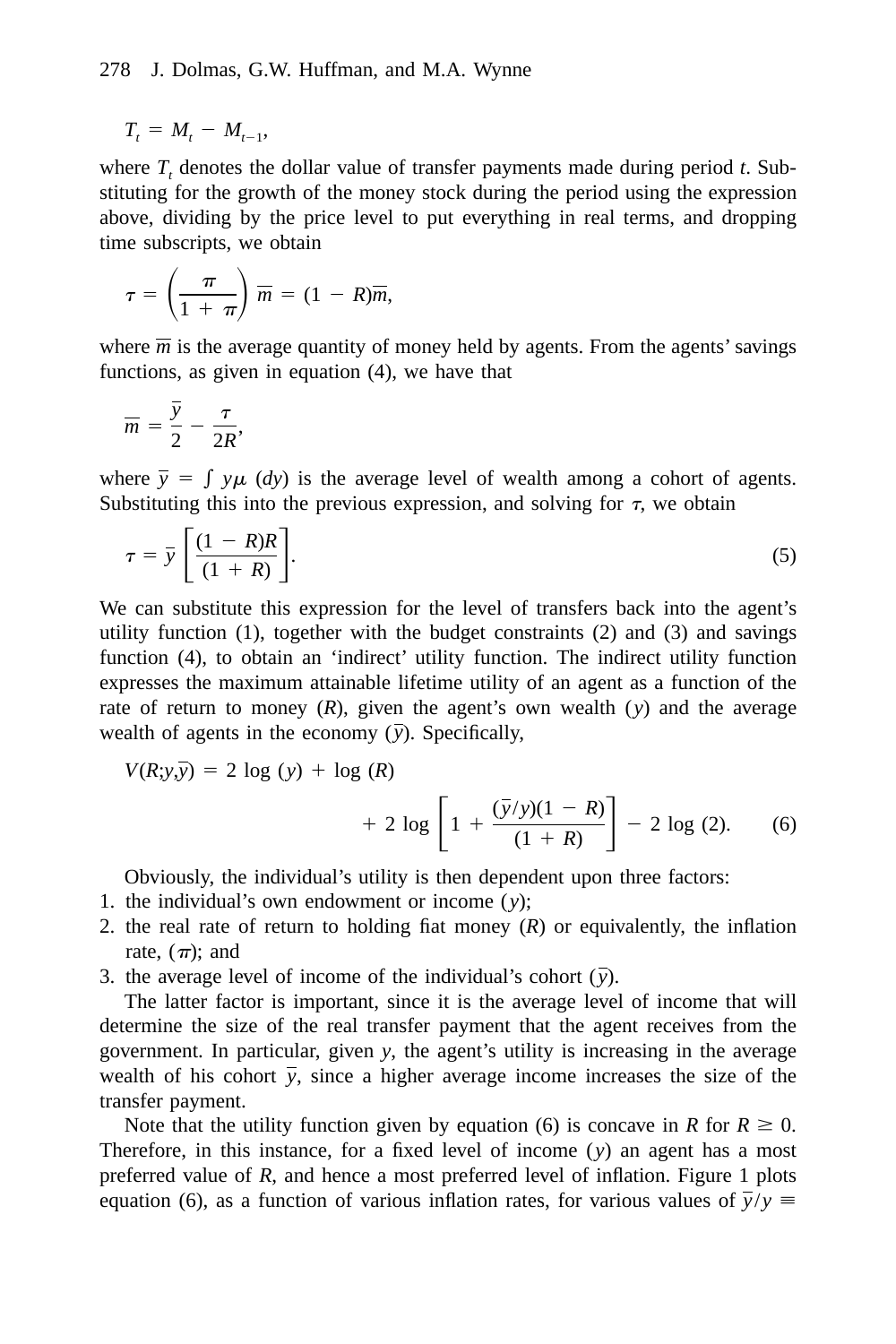

FIGURE 1

 $\Phi$ , holding fixed the level of income (y). Clearly for higher values of  $\Phi$ , higher inflation is preferred by the agent. That is, the lower the agent's endowment relative to the mean of his cohort, the more inflation he prefers.

Now, consider the problem faced by an agent who could choose the rate of return on money (*R*). For a randomly chosen agent, his welfare may or may not be increasing in the rate of return to currency. The agent will choose a value for *R* to maximize (6), subject to the constraint that  $R \in (0,1]$ . It should be clear that  $R > 0$  is not much of a constraint, since  $V(R; y, \overline{y}) = -\infty$  for  $R = 0$ . Restricting  $1 \geq R$  simply limits the agents to choosing non-negative inflation rates.

Let  $R(\Phi)$  denote the preferred value of  $R$  for an agent whose ratio of average income to own income is  $\Phi$ . For  $\Phi \leq 1$  we have  $R(\Phi) = 1$ , since the objective function (6) is strictly increasing in *R* over [0,1] when  $\Phi \le 1$  (see figure 1). That is, agents who are wealthier than average prefer a zero inflation rate. For an agent who is poorer than average, one with  $\Phi > 1$ , the preferred value of *R* is interior to  $[0,1]$  and is given by a quadratic equation that has the following solution:<sup>8</sup>

<sup>8</sup> The other solution to the quadratic first-order condition has the return *R* being a large negative number – between  $-\infty$  and  $-5$ , for  $\Phi > 1$  – which is neither a sensible solution for a gross rate of return nor even a point at which the indirect utility function *V* is defined.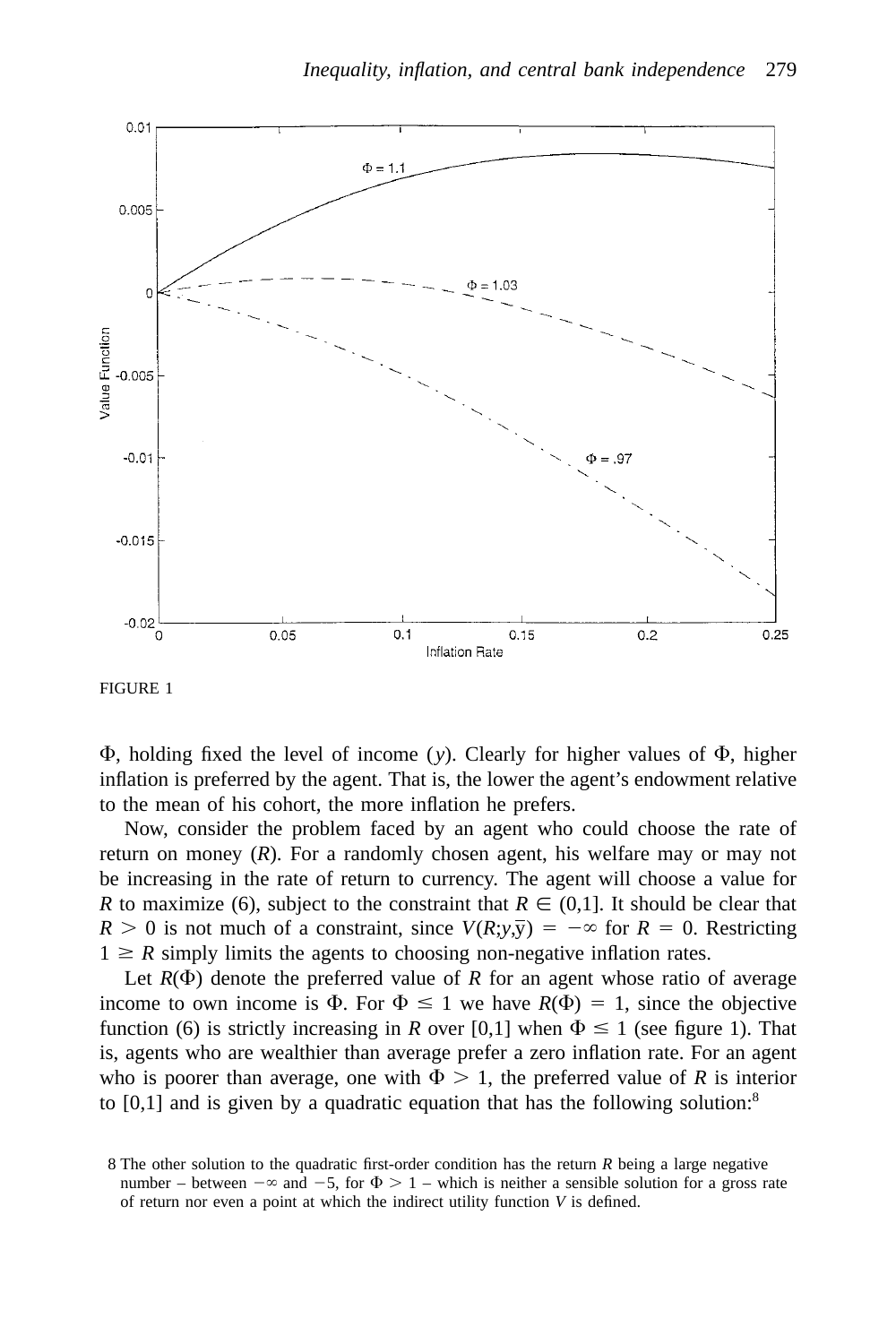$$
R(\Phi) = \frac{\sqrt{5\Phi^2 - 4\Phi} - (2\Phi - 1)}{\Phi - 1}.
$$
\n(7)

To map the preferred rate of return on money of each individual agent into a policy outcome, we follow the conventional practice of invoking the median voter theorem.<sup>9</sup> Let  $y_m$  denote the median level of income in a cohort – that is,  $y_m$  satisfies  $\int_0^{y_m} \mu(dy) = 0.5$  – and let  $\Phi^m = \overline{y}/y_m$ . We assume that the rate of return to money is set to the preferred rate of return for the agent with income  $y_m$ ; that is,  $R(\Phi^m)$ , which is equal either to one or to the value given by expression  $(7)$ , depending on whether  $\Phi^m \leq 1$  or  $\Phi^m > 1$ . With the outcome of the voting process determined by the median voter, just less than 50 per cent of the individuals will prefer a higher inflation rate (i.e., the poorer agents), while just less than 50 per cent of the individuals will prefer a lower inflation rate (i.e., the richer agents).

We can also calculate the value of *R*, or equivalently of  $\pi$ , that maximizes government revenue. This amounts to finding the value of *R* that maximizes the value of  $\tau$  given by equation (5). After some algebra, it can be shown that this rate of return is  $R_{\text{max}} = -1 + \sqrt{2}$ . For values of  $R < R_{\text{max}}$ , further increases in the inflation rate or decreases in *R* result in less seignorage revenue. We sometimes refer to this as being on the 'wrong side of the Laffer curve' (for a related result see Faust 1996).

From (7), higher values of  $\Phi$  result in lower values of *R* (equivalently, higher values of  $\pi$ ). Thus, comparing two economies that differ only in their degrees of income inequality, as measured by the ratio of mean to median income, the economy with a higher degree of inequality will have a lower rate of return to holding money. It is also possible to show that when  $\Phi^m > 1 + \sqrt{2}$ , then the resulting  $R < R_{\text{max}}$ . That is, if there is a sufficiently large degree of inequality in this economy, the result could be *too much inflation*. <sup>10</sup> This is a novel result, since typically, when such an outcome is possible, it is because of the 'stability' of this highinflation equilibrium and the instability of a corresponding low-inflation equilibrium. After all, for any equilibrium in which  $R < R_{\text{max}}$ , there is also another equilibrium in which the inflation rate is lower  $(R' > R_{\text{max}})$  and in which the government seignorage revenue is identical. Since the latter equilibrium has a higher rate of return to saving, why would an economy instead arrive at an equilibrium in which the rate of return was so low? The answer hinges on the fact that the median voter in this economy considers not only the welfare impact of changes in the rate of inflation, but also the impact of the (real) size of the government transfer payment. If the benefit to the median voter of a higher transfer payment from the government outweighs the detrimental effect of the higher inflation rate

<sup>9</sup> The median voter theorem is clearly applicable in this case, as agents' preferences over *R* are single peaked.

<sup>10</sup> Although there are infinitely many ways to characterize inequality, for our purposes here what is relevant is the ratio of mean to median income.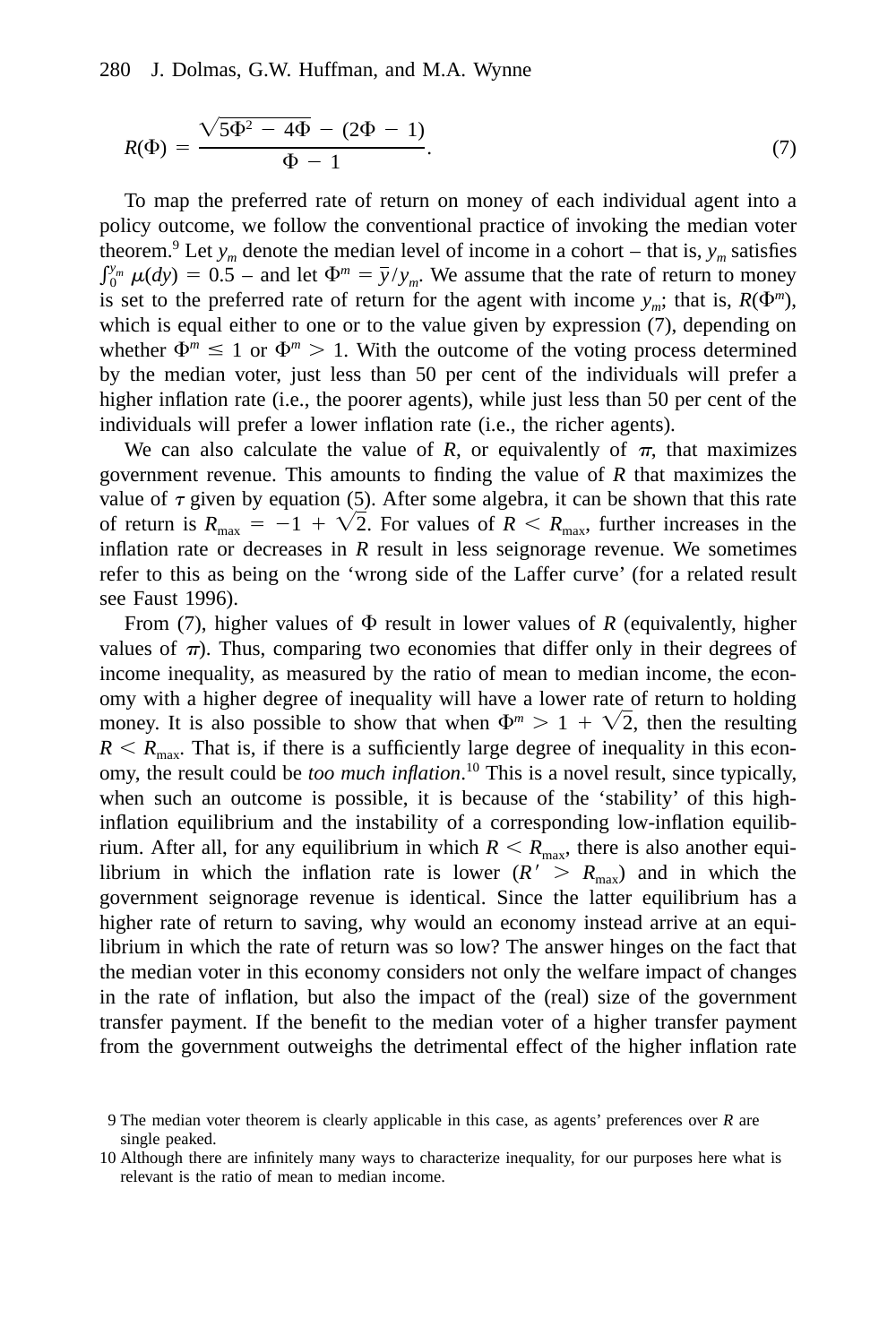needed to finance the transfer payment, then the median voter may prefer a *very* high inflation rate.<sup>11</sup>

It is also worth noting one other feature of this model. We focus on the case where  $\Phi^m > 1$ , since this characterizes most empirical distributions of income or wealth. That is, most empirical distributions of income or wealth exhibit substantial right skewness (large numbers of relatively poor people, small numbers of very rich people). In this model, this characteristic of the income distribution results in lump-sum government transfers, which cause inflation. On the other hand, if  $\Phi^{m}$  < 1, then our model would predict *deflation*, which is financed by lump-sum *taxation*.

Given the above analysis, one might wonder why there is not a stronger relationship in the data between inflation and inequality. In the model, we have assumed for simplicity that there is only one policy instrument and one policy mechanism, which permits agents to acquire resources and influence relative prices through the political process. In practice, of course, there is a large number of such instruments and mechanisms. That is, through the political process in actual economies governments design and implement very complex tax codes, institute a plethora of trade barriers and subsidies, spend and transfer trillions of dollars, design and regulate financial markets, and so on. All of these activities have distortional and redistributive effects on economies. It is not surprising that, as we look across countries with different degrees of inequality, we see vastly different political, fiscal, judicial, and legal structures. This is what we would expect if we accept that agents' voting preferences were going to influence the policy-making mechanism.

The model described above is sufficiently stylized that it provides a closed-form decision rule and a value function that is easy to characterize. However, the implications are much more general. Inequality in income and holdings of nominally denominated assets leads poorer agents to try to extract resources from their counterparts, and inflation is the mechanism that generates this transfer of resources. There are many other environments in which this type of transfer of resources, from rich to poor agents, would take place and would be accompanied by inflation. For example, we could permit agents to invest in capital through a financial intermediary, and there could be a reserve-requirement, in the form of fiat currency, imposed on these deposits. If agents could then vote on the size of this inflation tax, it would be straightforward to show that, again, increased inequality would lead to inflation. The analysis would be much less straightforward and would not give rise to any easily characterizable decision rule or value function.

<sup>11</sup> It should be noted that because of the simple nature of the model, the inflation tax acts as an *intragenerational* transfer, and there are no intergenerational transfers. In a more complicated environment, say, where agents live for more than two periods, then the median voter might be someone who has existed in the economy for several periods and will continue to live for several more periods. There would then be transfers both between and within generations. Characterizing the preferences of such a median voter would be much more difficult in this instance.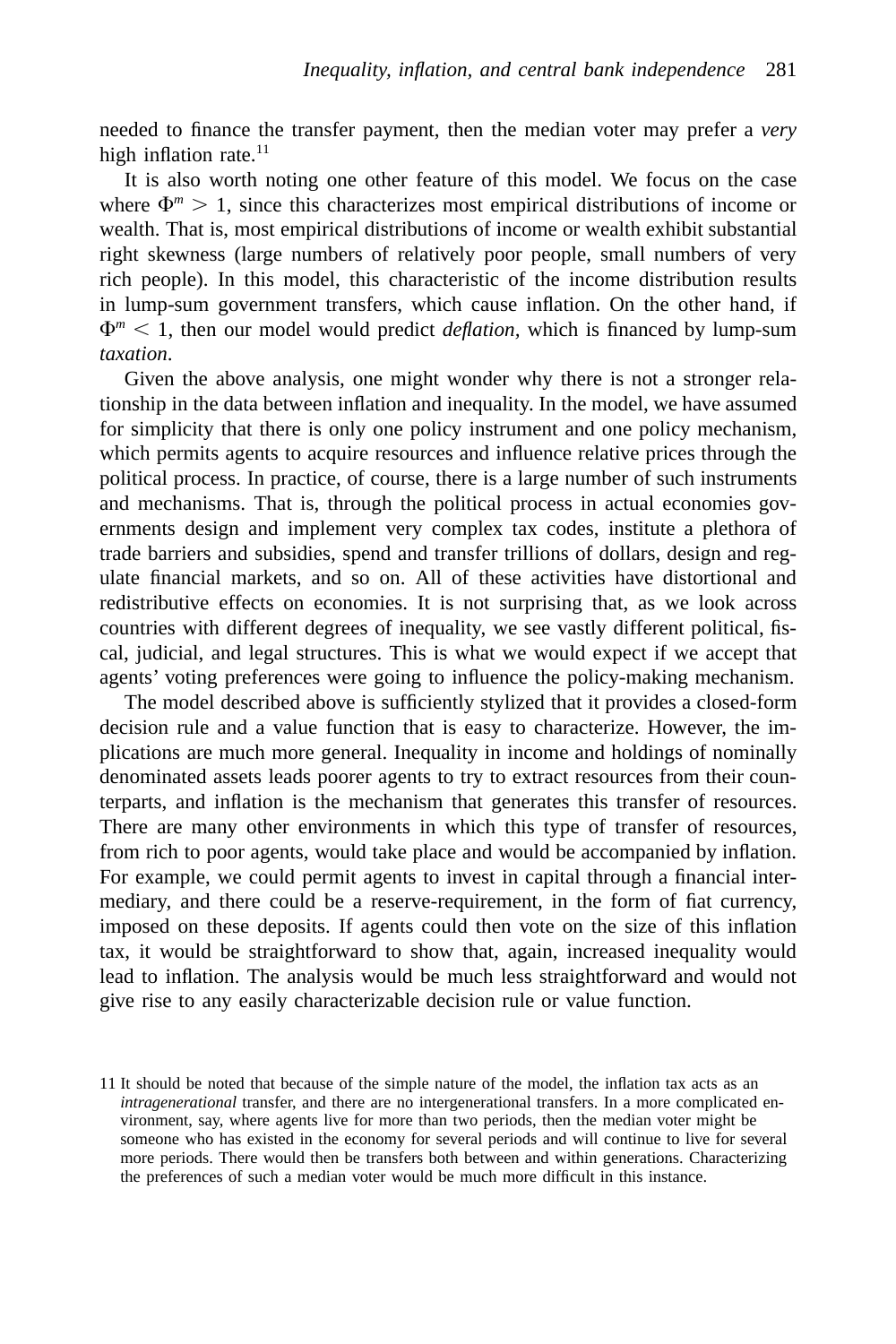#### **4. Central bank independence**

The model presented above has implications for the issue of central bank independence. Obviously, if the central bank for this model economy were completely detached from any political pressure and instead given the sole mission of achieving price stability, there is nothing standing in the way of this objective, since it could be accomplished simply by not letting the money stock grow at all. Of course, if the central bank in the economy above were given such a mandate, it would drastically restrict the options available to the fiscal authorities in terms of their ability to make transfer payments, but that is another issue.

Thus, the analysis above suggests that a high degree of wealth or income inequality, *together with certain institutional arrangements,* is an important factor in generating high rates of inflation. That is, it is not merely inequality alone that determines inflation. Presumably, a secure governing authority that is quite oblivious to the characteristics of the individual agents would not feel compelled to react to increased inequality with higher money supply growth. Our statistical analysis earlier showed that the relationship between inflation and inequality that characterizes democracies is much weaker in non-democracies. This begs the question of how democracies with independent central banks fare.

To address this question we extended our earlier statistical analysis to take account of the degree of independence of a country's central bank. We used the measures of central bank independence constructed by Cukierman, Webb, and Neyapti (1992), which build on the earlier measures of central bank independence developed by Bade and Parkin (1992), Alesina (1988) and Grilli, Masciandaro, and Tabellini (1991). The latter groups of authors focus on legal independence in determining how independent a central bank is. Cukierman, Webb, and Neyapti also construct more subjective or informal measures of independence that examine, for example, how frequently central bank governors are replaced. The primary shortcoming of measures of independence based on laws is that laws are inevitably incomplete because they cannot delineate the bounds of authority between a nation's central bank and central political authorities under all possible states of the world. Furthermore, even in cases where the law is quite explicit, actual practice may deviate from it along significant dimensions. For example, in Argentina the term of office of the governor of the central bank is four years, but traditionally governors offer to resign whenever there is a change in government or the finance minister resigns. As a result, between 1950 and 1989 the average term in office of the governor of the Argentine central bank was about one year.<sup>12</sup>

To see whether the degree of independence of a country's central bank influenced the relationship between inequality and inflation outcomes we simply repeated the simple regression in table 1, adding as explanatory variables Cukierman,

<sup>12</sup> This has been changed with the introduction of a new Central Bank Charter for Argentina in 1992.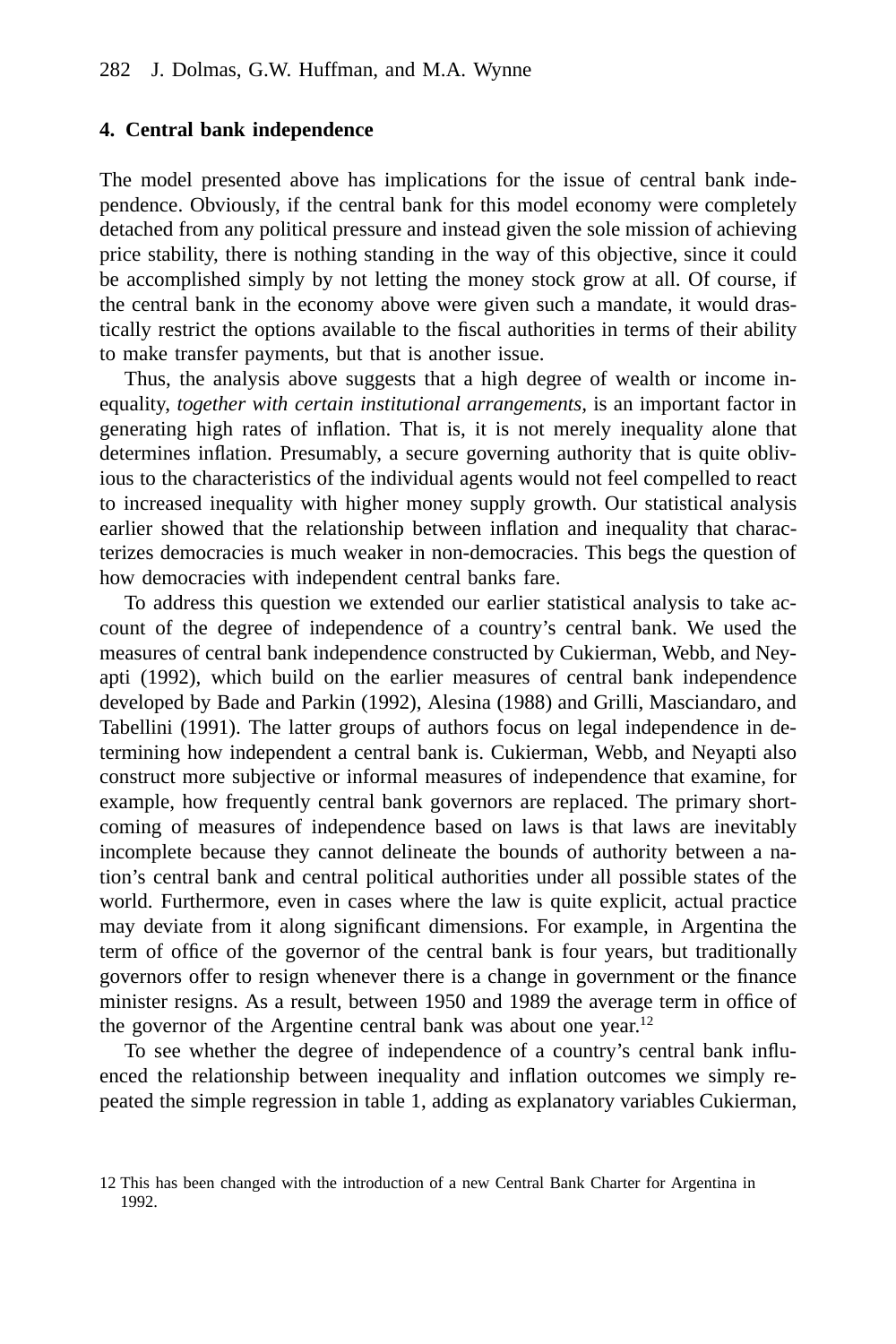| milation, inequality and central bank independence |           |                            |                              |          |    |       |  |
|----------------------------------------------------|-----------|----------------------------|------------------------------|----------|----|-------|--|
| Intercept                                          | Gini      | Top $20\%$ –<br>Bottom 20% | Central bank<br>independence | Turnover | N  | $R^2$ |  |
| All countries                                      |           |                            |                              |          |    |       |  |
| $1.393***$                                         | $0.029**$ |                            | $-1.051$                     |          | 79 | 0.10  |  |
| (0.41)                                             | (0.012)   |                            | (0.655)                      |          |    |       |  |
| $1.079***$                                         | $0.020**$ |                            |                              | $1.203*$ | 81 | 0.14  |  |
| (0.379)                                            | (0.010)   |                            |                              | (0.722)  |    |       |  |
| $1.190**$                                          |           | $0.032***$                 | $-0.881$                     |          | 68 | 0.13  |  |
| (0.479)                                            |           | (0.012)                    | (0.726)                      |          |    |       |  |
| $0.825**$                                          |           | $0.026***$                 |                              | 1.218    | 68 | 0.17  |  |
| (0.402)                                            |           | (0.010)                    |                              | (0.843)  |    |       |  |
| $1.448***$                                         | $0.020**$ |                            | $-1.119*$                    | $1.263*$ | 79 | 0.16  |  |
| (0.393)                                            | (0.009)   |                            | (0.611)                      | (0.705)  |    |       |  |
| 1.179**                                            |           | $0.025**$                  | $-0.923$                     | 1.270    | 68 | 0.18  |  |
| (0.478)                                            |           | (0.010)                    | (0.691)                      | (0.827)  |    |       |  |

TABLE 2a Inflation, inequality and central bank independence

NOTES: See table 1, notes and source.

Webb, and Neyapti's measure of legal central bank independence and their measure of the frequency with which central bank governors are replaced. The results of this exercise are reported in table 2a and table 2b. The first point to note is that, when we look across all countries, inequality is still significantly positively correlated with inflation even after we account for the degree of central bank independence. The measure of central bank independence is negatively correlated with inflation (confirming what many other authors have found), but the relationship is rarely significant in a statistical sense. Note, however, that the *t*-statistic is greater than one in all cases, indicating that the measure of central bank independence does contribute to our ability to explain cross-country differences in inflation. By contrast, the measure of frequency of turnover of central bank governors has some predictive power and is statistically significant at the 10 per cent level in two of the regressions. It also has the expected positive sign.

When we break the sample into democratic and non-democratic countries, we find somewhat more interesting results. We find that for democracies, both the measure of central bank independence and the measure of turnover of central bank governors have much less significance in explaining inflation than do the measures of inequality. We are able to account for as much as 12 per cent of the crosscountry differences in inflation rates simply by looking at the degree of income inequality in a country and the extent to which the central bank is free from political interference. In most cases, however, the *t*-statistic on the central bank independence variable is greater than one, confirming that the measure of legal independence adds to our ability to account for cross-country differences in inflation rates in democracies. Note that for the non-democracies, the inclusion of the measure of inequality is generally of no significance in explaining inflation. Furthermore, while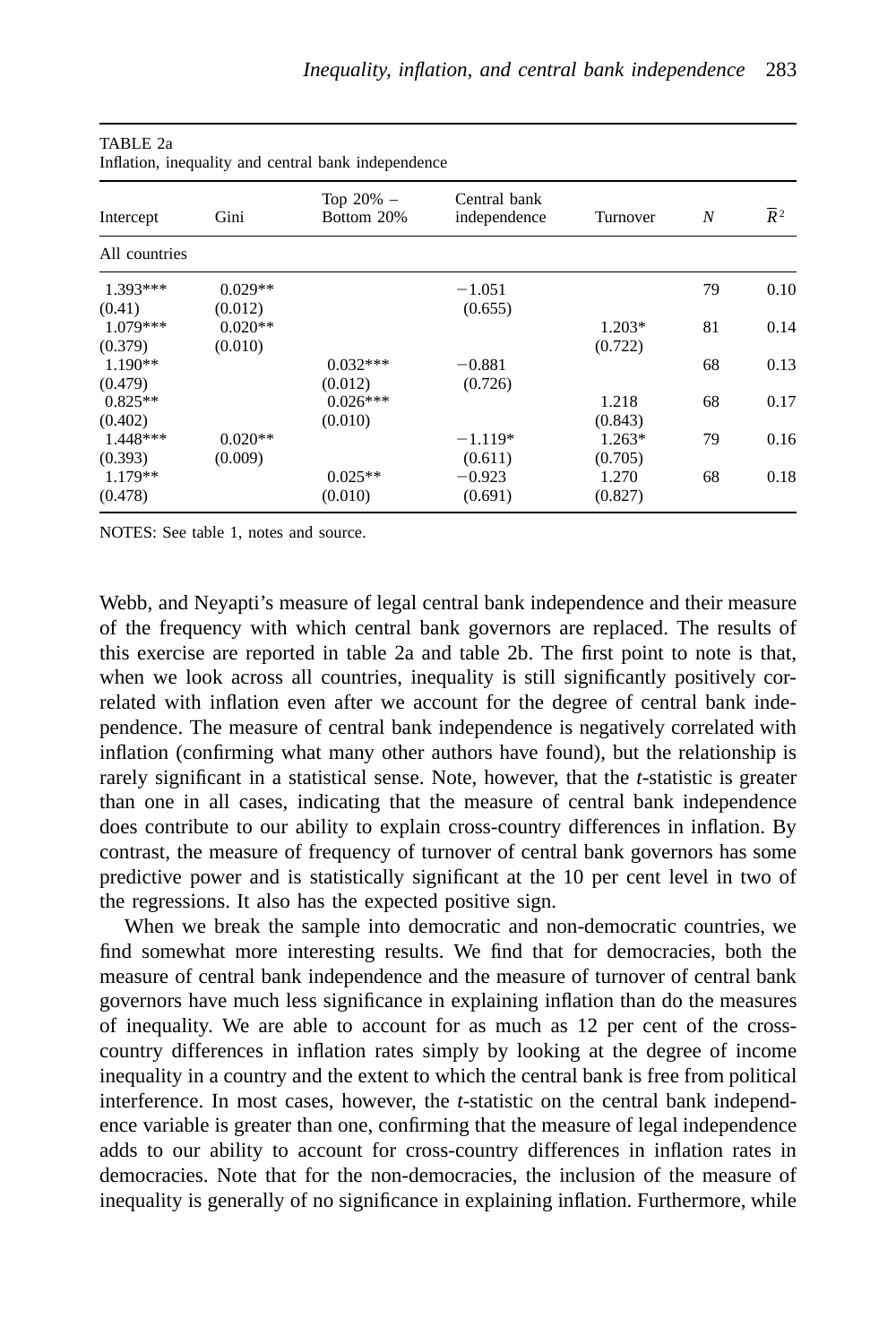| Inflation, inequality, and central bank independence |                      |                           |                              |                     |    |                  |  |  |
|------------------------------------------------------|----------------------|---------------------------|------------------------------|---------------------|----|------------------|--|--|
| Intercept                                            | Gini                 | Top $20%$ –<br>Bottom 20% | Central bank<br>independence | Turnover            | N  | $\overline{R}^2$ |  |  |
| Democracies                                          |                      |                           |                              |                     |    |                  |  |  |
| $1.261**$<br>(0.536)                                 | $0.030**$<br>(0.014) |                           | $-0.762$<br>(0.611)          |                     | 50 | 0.083            |  |  |
| $1.127**$<br>(0.439)                                 | $0.022*$<br>(0.013)  |                           |                              | 0.609<br>(0.758)    | 50 | 0.082            |  |  |
| 0.932<br>(0.703)                                     |                      | $0.036**$<br>(0.017)      | $-0.571$<br>(0.696)          |                     | 44 | 0.118            |  |  |
| 1.397***<br>(0.485)                                  | $0.023*$<br>(0.012)  |                           | $-0.853$<br>(0.568)          | 0.686<br>(0.738)    | 50 | 0.089            |  |  |
| 0.741<br>(0.522)                                     |                      | $0.033**$<br>(0.014)      |                              | 0.363<br>(0.908)    | 44 | 0.114            |  |  |
| 1.013<br>(0.64)                                      |                      | $0.032**$<br>(0.015)      | $-0.657$<br>(0.648)          | 0.446<br>(0.887)    | 44 | 0.106            |  |  |
| Non-democracies                                      |                      |                           |                              |                     |    |                  |  |  |
| $1.710**$<br>(0.643)                                 | 0.030<br>(0.022)     |                           | $-2.264$<br>(1.943)          |                     | 29 | 0.033            |  |  |
| 0.873<br>(0.728)                                     | 0.021<br>(0.016)     |                           |                              | 2.087*<br>(1.175)   | 31 | 0.171            |  |  |
| $1.641***$<br>(0.617)                                |                      | 0.037<br>(0.023)          | $-3.489$<br>(3.119)          |                     | 24 | 0.049            |  |  |
| 0.624<br>(0.732)                                     |                      | 0.024<br>(0.015)          |                              | $2.276*$<br>(1.226) | 26 | 0.212            |  |  |
| 1.240*<br>(0.749)                                    | 0.024<br>(0.017)     |                           | $-1.649$<br>(1.573)          | $2.081*$<br>(1.141) | 29 | 0.164            |  |  |
| 0.904<br>(0.789)                                     |                      | $0.031*$<br>(0.016)       | $-2.177$<br>(2.461)          | $2.277*$<br>(1.165) | 24 | 0.201            |  |  |

TABLE 2b

NOTES: See table 1, notes and source.

the measure of legal central bank independence is of little significance, the measure of turnover is statistically significant at the 10 per cent level.

These results are corroborated by the work of Beetsma and van der Ploeg (1996), who find a positive relationship between inequality and inflation for democracies, but not for non-democracies. However, they employ a different measure of inequality than ours, look at a smaller sample of countries and do not look at the additional statistical significance of central bank independence.<sup>13</sup>

<sup>13</sup> Deininger and Squire (1996) give a rather exhaustive list of measures of inequality for various countries at various dates. They acknowledge that some of this data are more reliable than is other data. Some of our observations reflect data in the 1990s, which makes this data more recent than those measures used by Alesina and Rodrik (1994) or Beetsma and van der Ploeg (1996).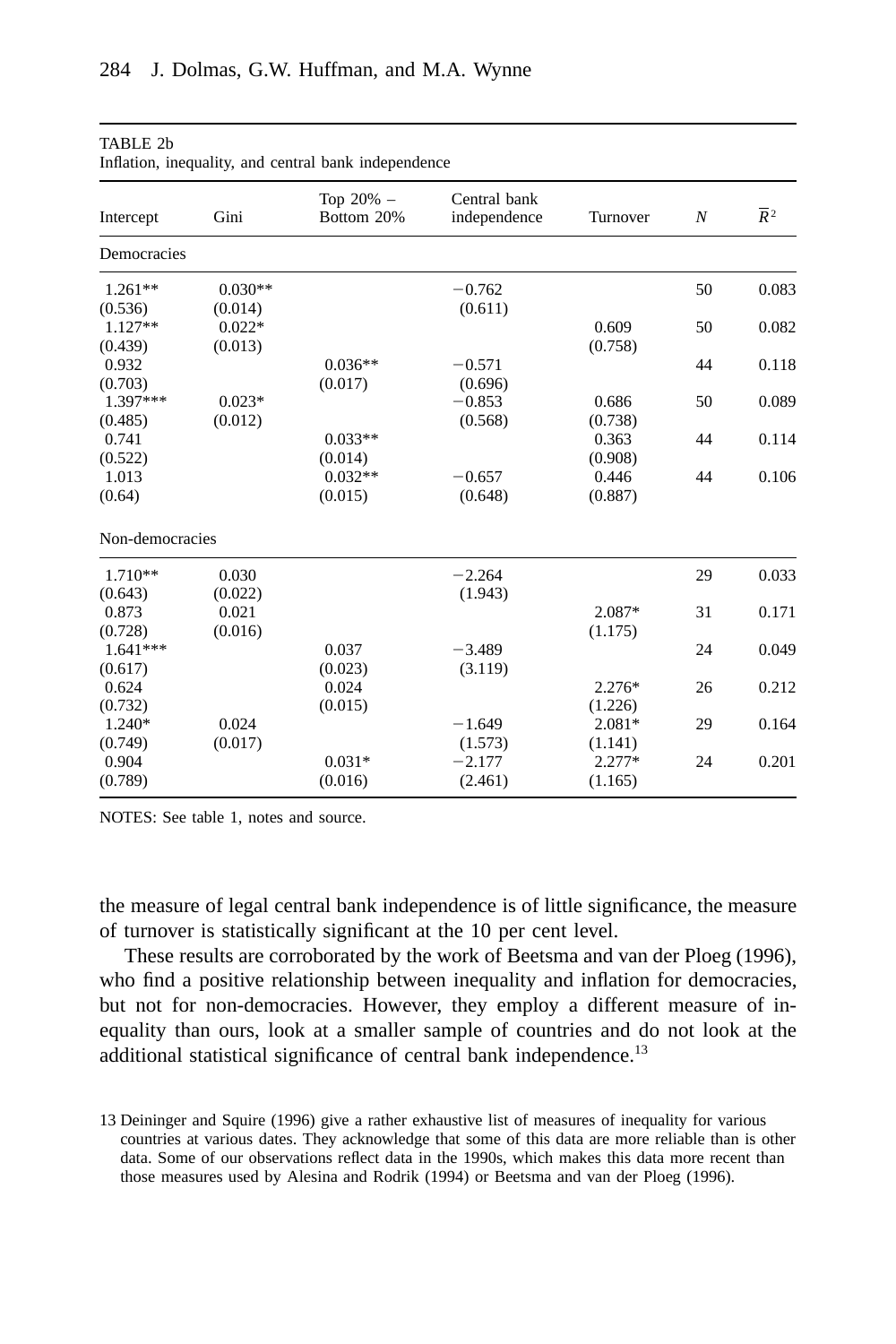### **5. Conclusion**

We have shown that economies with high levels of income inequality also tend to have higher average levels of inflation. This correlation is particularly evident in democratic nations. In this paper we have suggested that the relationship between these two variables is causal and, furthermore, that the direction of causation is from inequality to inflation. We also presented evidence that suggests that this causal mechanism is operative only under certain institutional arrangements in a democracy, specifically in the absence of an independent central bank. Arguably, the causal mechanism suggested here is more plausible than the reverse argument, since the inflation rate is ultimately determined by policies, and these policies are determined by some institutional structure. In democratic societies, policy outcomes are determined through the interaction of voters' preferences with the institutional structure.

It is interesting that the statistical findings are so different for the democracies and the non-democracies. One reason might be that in non-democracies, inequality in income is not reflected in the policies, or policy-making institutions, as it would be in other countries. That is, in non-democratic countries, there are alternative mechanisms for people with unequal incomes to alter the political outcomes and the allocation of resources. Similarly, these countries can have quite different policy-making institutions, and these institutions can be quite difficult to characterize. Even in countries that would appear to have institutionalized independent central banks, it is possible to circumvent this arrangement.<sup>14</sup> In general, we would expect that in countries with certain institutions – such as multiple political parties and regular elections – the wants and desires of a majority of the voters should carry more weight than in those countries that do not have these institutions.

One might criticize the model described above because rich individuals do not typically hold a large amount of their wealth in the form of money. This is only a simplification made to facilitate the exposition and is not critical. What is important is that rich agents would be more harmed by inflation in some absolute sense than poorer agents would be. It is not hard to see why this would be the case. In the United States richer agents hold billions of dollars in dollar-denominated assets, especially through pension and mutual funds. Higher inflation certainly hurts these individuals directly.15 Furthermore, it is widely believed that inflation lowers the real price of capital – and hence its rate of return – through the erosion of the real value of tax depreciation allowances, which are denominated in nominal terms.

<sup>14</sup> Even in Britain, which is not usually thought of as having a very independent central bank, the new Labour government quickly adopted policies that were designed to make this institution more autonomous. If it is possible for elected politicians to give such power, however, it should be also be possible for it to be taken away.

<sup>15</sup> Of course, in many developed countries richer individuals choose to hold nominally denominated assets because the inflation rate is low, and they lobby for a low inflation rate to protect this investment.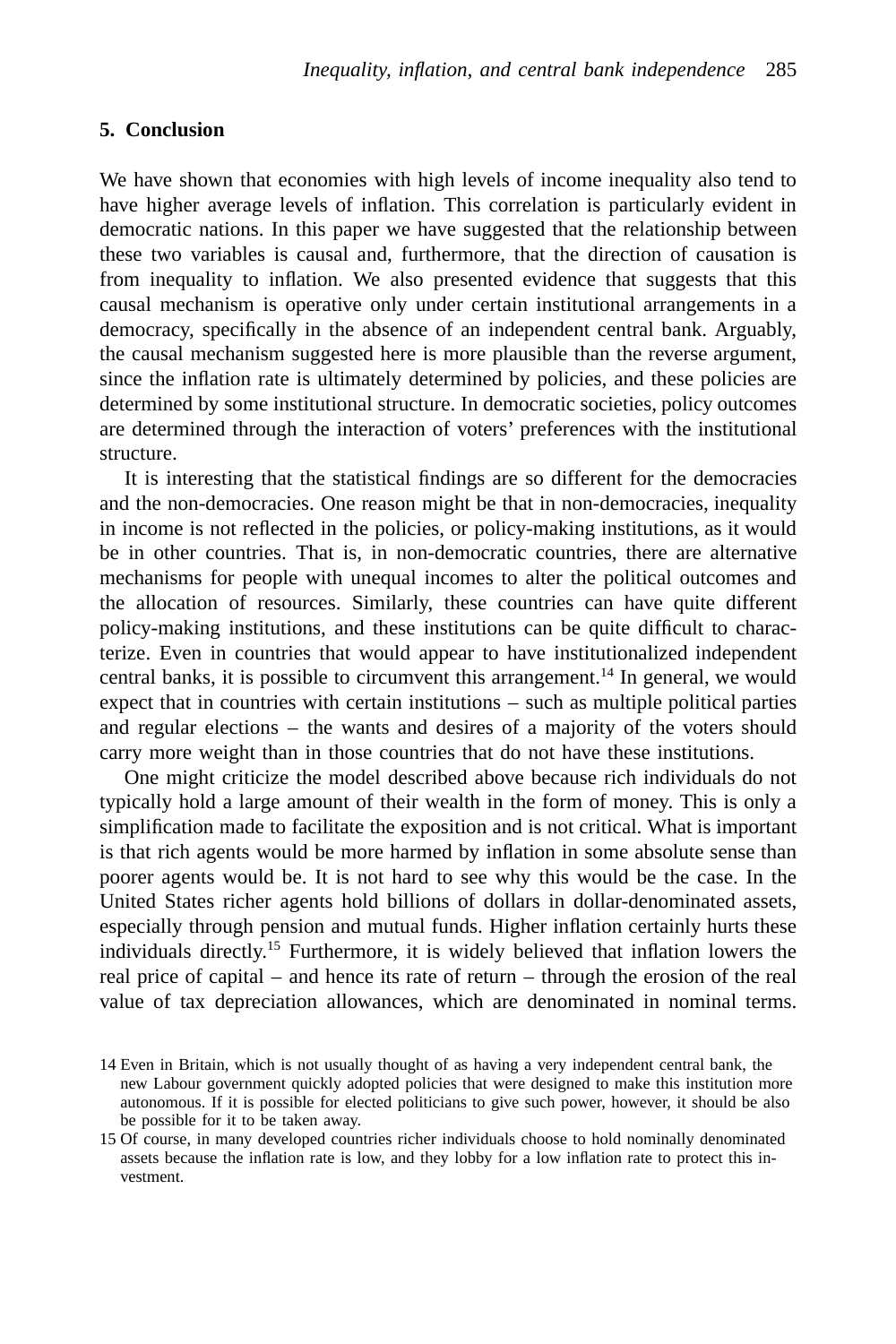This effect primarily hurts more wealthy individuals, since they hold title to most of this capital.

# **Data appendix**

As noted in the text our data come from three different sources. The inflation data are taken from the IMF publication *International Financial Statistics,* various issues. The measures of income inequality are from Deininger and Squire (1996). The two measures of central bank independence that we use are taken from Cukierman, Webb, and Neyapti (1992). We have observations on all variables for the following countries for the time periods indicated.

| Australia (D)    |       | 1970s | 1980s | Korea               | 1960s | 1970s | 1980s |
|------------------|-------|-------|-------|---------------------|-------|-------|-------|
| Bangladesh       | 1960s | 1970s | 1980s | Malaysia (D)        |       | 1970s | 1980s |
| Brazil           | 1960s | 1970s | 1980s | Mexico              | 1960s | 1970s | 1980s |
| Canada (D)       | 1960s | 1970s | 1980s | Nepal               |       |       | 1980s |
| $Chile$ (D)      |       | 1970s | 1980s | Netherlands (D)     |       | 1970s | 1980s |
| Columbia (D)     |       | 1970s | 1980s | New Zealand (D)     |       | 1970s | 1980s |
| Costa Rica $(D)$ | 1960s | 1970s | 1980s | Norway (D)          | 1960s | 1970s | 1980s |
| Denmark (D)      |       |       | 1980s | Pakistan            |       | 1970s | 1980s |
| Egypt            | 1960s | 1970s | 1980s | Panama              |       | 1970s | 1980s |
| El Salvador      |       |       | 1980s | Philippines         | 1960s | 1970s | 1980s |
| Fiji             |       |       | 1980s | Sierra Leone        |       | 1970s |       |
| Finland (D)      |       | 1970s | 1980s | Singapore           |       | 1970s | 1980s |
| France (D)       | 1960s | 1970s | 1980s | Spain (D)           | 1960s | 1970s | 1980s |
| Germany (D)      | 1960s | 1970s | 1980s | Sri Lanka (D)       | 1960s | 1970s | 1980s |
| Greece $(D)$     |       | 1970s | 1980s | Sweden (D)          |       | 1970s | 1980s |
| Honduras         |       | 1970s |       | Taiwan              | 1960s | 1970s | 1980s |
| Hong Kong        |       | 1970s | 1980s | Thailand            | 1960s | 1970s | 1980s |
| India $(D)$      | 1960s | 1970s | 1980s | Trinidad and Tobago | 1960s | 1970s | 1980s |
| Indonesia        |       | 1970s | 1980s | Tunisia             |       |       | 1980s |
| Iran             |       | 1970s | 1980s | Turkey (D)          |       | 1970s |       |
| Jamaica (D)      | 1960s | 1970s | 1980s | $UK$ $(D)$          | 1960s | 1970s | 1980s |
| Japan $(D)$      | 1960s | 1970s | 1980s | US(D)               | 1960s | 1970s | 1980s |
|                  |       |       |       |                     |       |       |       |

We denote democracies by (D), following the classification in Alesina and Rodrik (1994). A diskette containing all of the data and programs is available from the authors on request.

## **References**

- Alesina, Alberto (1988) 'Macroeconomics and politics,' *NBER Macroeconomics Annual 1988* (Cambridge: MIT Press)
- Alesina, Alberto, and Dani Rodrik (1994) 'Distributive policies and economic growth,' *Quarterly Journal of Economics* 109, 465–90
- Alesina, Alberto, and Lawrence H. Summers (1993) 'Central bank independence and macroeconomic performance,' *Journal of Money, Credit and Banking* 25, 151–62
- Bade, Robin, and Michael Parkin (1992) 'Central bank laws and monetary policy,' unpublished paper, University of Western Ontario
- Banaian, King, Leroy O. Laney, and Thomas D. Willett (1983) 'Central bank independence: an international comparison,' *Federal Reserve Bank of Dallas Economic Review,* March, 1–13